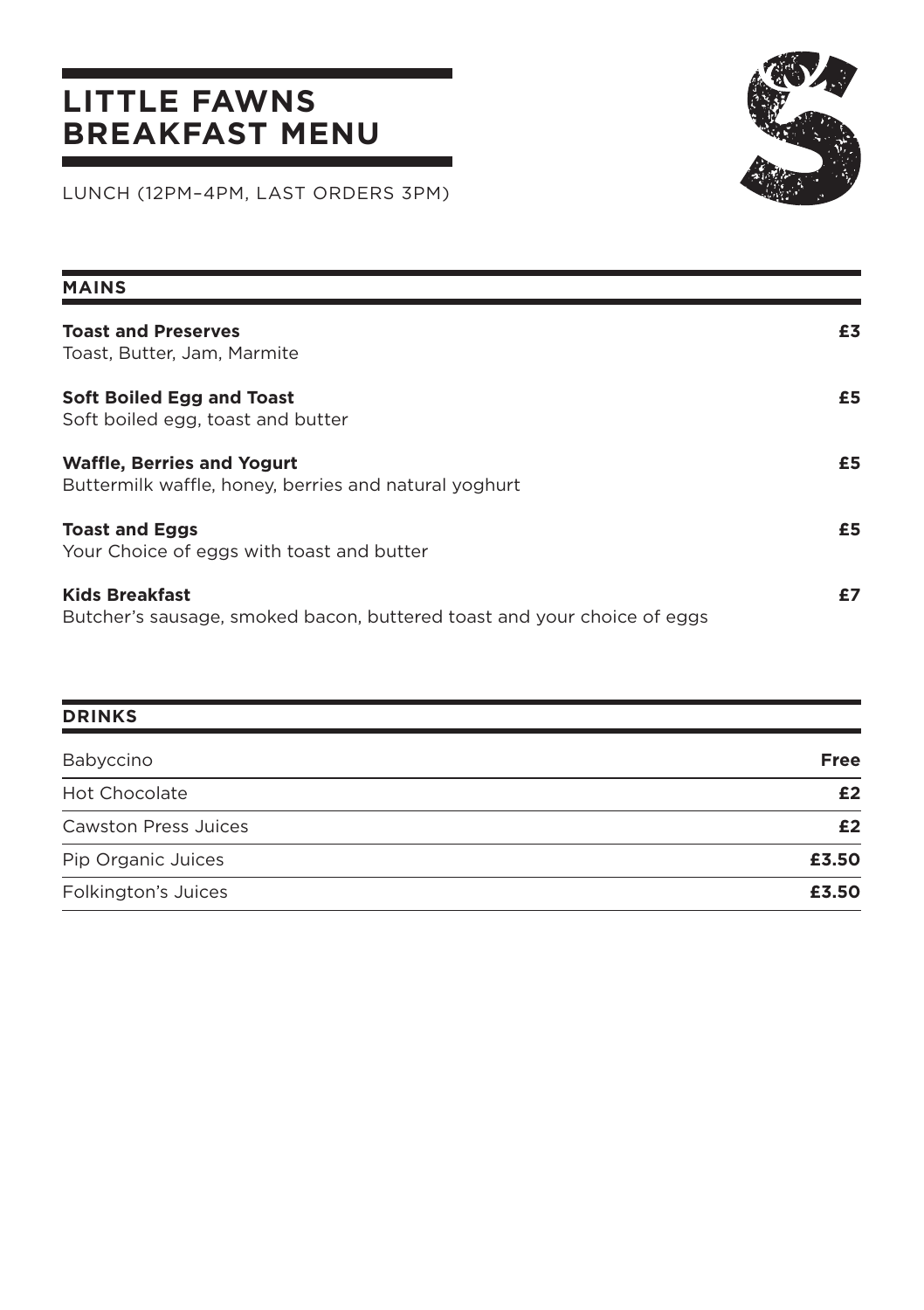## **LITTLE FAWNS MAIN MENU**



LUNCH (12PM–4PM, LAST ORDERS 3.30PM)

| <b>MAINS</b>                                                                                                       |       |
|--------------------------------------------------------------------------------------------------------------------|-------|
| <b>Grazing Bowl</b><br>Simple fresh farm shop vegetables, served with creamy hummous                               | £4    |
| <b>Cheese Toastie</b><br>Cheese Toastie served with crudites                                                       | £5    |
| <b>Sausage, Chips and Peas</b><br>Butcher's sausages, rustic fries, garden peas                                    | £7    |
| <b>Venison Ragu</b><br>Our Sky Park Farm venison and tomato ragu with penne pasta and cheese                       | £7    |
| <b>Baquettini Pepperoni Pizza</b><br>Baquettini sourdough pizzas, pepperoni,<br>farm shop veg salad, skin on fries | £7    |
| Mac and Cheese (V)<br>Sussex Charmer and mozzarella macaroni cheese with farm shop veg salad                       | £7    |
| <b>PUDDINGS</b>                                                                                                    |       |
| <b>Ice Cream Sundae</b><br>Please ask for today's sundae special                                                   | £4    |
| <b>Chocolate Brownie</b><br>Chocolate Brownie and vanilla Ice Cream                                                | £4    |
| <b>Fruit and Yoghurt</b><br>Simple for the kids, farm shop fruit and creamy yoghurt                                | £4    |
| <b>DRINKS</b>                                                                                                      |       |
| <b>Hot Chocolate</b>                                                                                               | £2    |
| <b>Cawston Press Juices</b>                                                                                        | £2    |
| Pip Organic Juices                                                                                                 | £3.50 |
| Folkington's Juices                                                                                                | £3.50 |